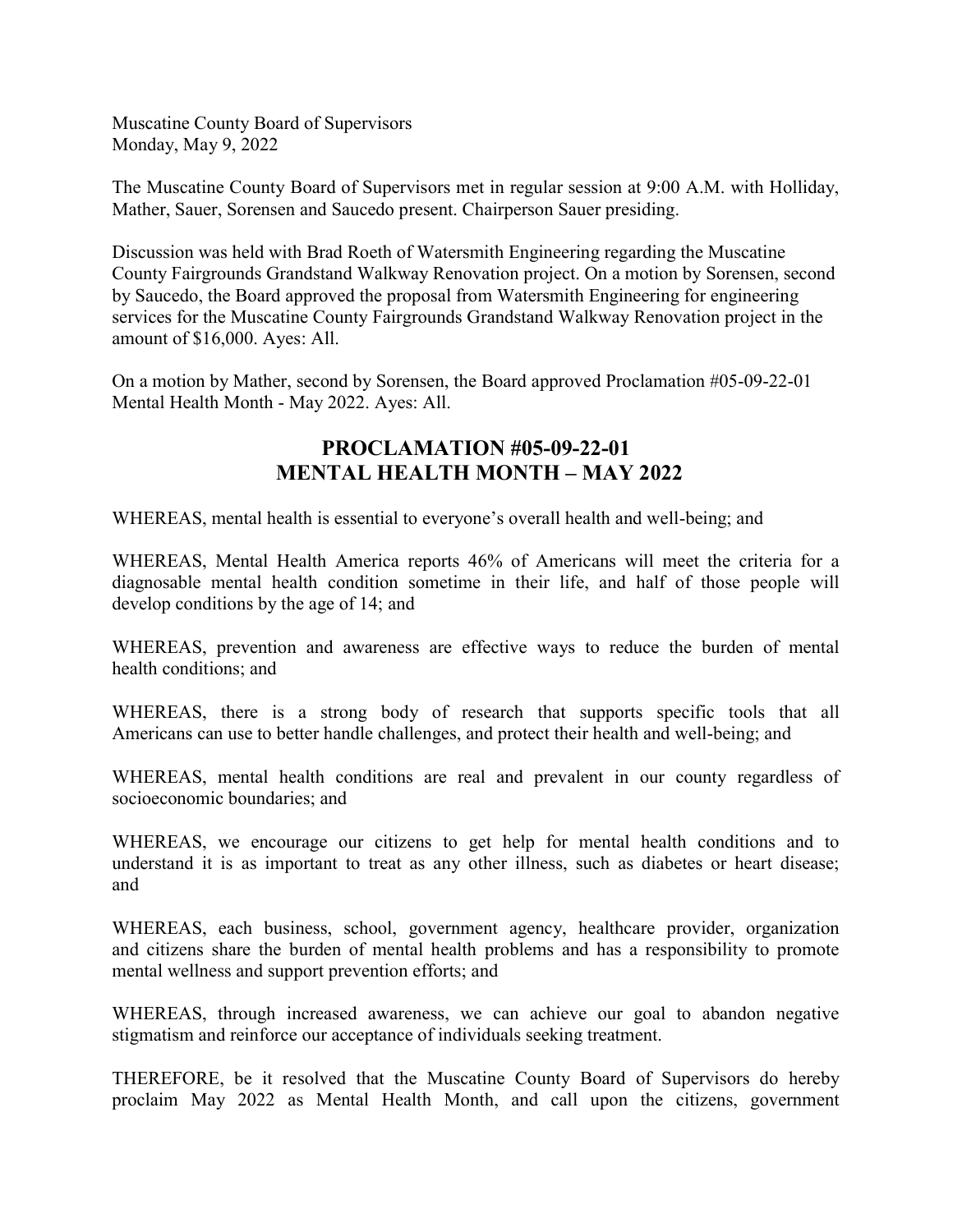Muscatine County Board of Supervisors Monday, May 9, 2022 Page 2

agencies, public and private institutions, businesses and schools of Muscatine County, Iowa to recommit our community to increasing awareness and understanding of mental health, the steps our citizens can take to protect their mental health, and the need for appropriate and accessible services for all people with mental illnesses at all stages.

#### ATTEST:

| /s/Susan Schnedler    | /s/Scott Sauer, Chairperson           |
|-----------------------|---------------------------------------|
| Second Deputy Auditor | Muscatine County Board of Supervisors |

On a motion by Sorenson, second by Holliday, the Board approved a request to hire Eric Sanders as the Veterans Affairs Director at an annual salary of \$51,010. Ayes: All. Saucedo stated his appreciation for Muscatine Community Services Director Felicia Toppert's efforts in recruiting an experienced person to fill this position. Toppert stated the Veterans Affairs Commission reviewed and sanctioned the procedures for this hiring and she appreciated all their work and effort in this process.

Discussion was held with Toppert regarding efforts to get a mental health center back in Muscatine County. The State is currently working on the rules for the center. Michelle Servadio Elias spoke in regards to the obstacles with the State and Federal regulation for the mental health centers.

On a motion by Sorensen, second by Mather, the Board approved an ordinance rezoning approximately 6.0 acres in Fulton Township from A-1 Agriculture District to C-2 Commercial District on the second of three readings. Roll call vote. Ayes: All.

Planning and Zoning Administrator, Eric Furnas reviewed a variance granted by the Muscatine County Board of Adjustment on Friday, May 6, 2022. Case #22-05-01 is an application filed by Jennifer J. Blake and Travis L. Clements, Record Owners. This property is located in Fruitland Township, in the NW 1/4 of Sec. 6-T76N-R2W, the Oaks Subdivision, Lot 4, 2238 Deer Trail Road, containing approximately 2.26 acres and is zoned R-3 Residential District. This request, if approved, would allow the Zoning Administrator to issue a Variance in order for them to build a 28' x 34' detached garage only 10 feet from the west property line, instead of the required 25 feet. This building site is over 100 feet north of the intersection of Deer Trail Road and 231<sup>st</sup> Street, so there would be no site distance issues for vehicles attemption to enter 231<sup>st</sup> Street. On a motion by Sorensen, second by Saucedo, the Board accepted the variance. Ayes: All.

On a motion by Sorenson, second by Holliday, the Board approved the following utility permits: Durant Municipal Electric – replacing 12470 power line under 927 east of Vertle Ave, Section 5- T78N-RO1E; Eastern Iowa Light & Power – set sectionalizer cabinet on westside of Sweetland Road, bore under Sweetland Road to provide power to a new house being built, Section 16-77N-1W; remove overhead (OH) lines and poles to replace the OH line with new UG cable (7,200V). This cable will be bored using 2" duct which will be 10' under the creek bed for bridge project L-(MW-5)—73-70, Section 26- T78N-R2W; to set new junction box near an existing pole near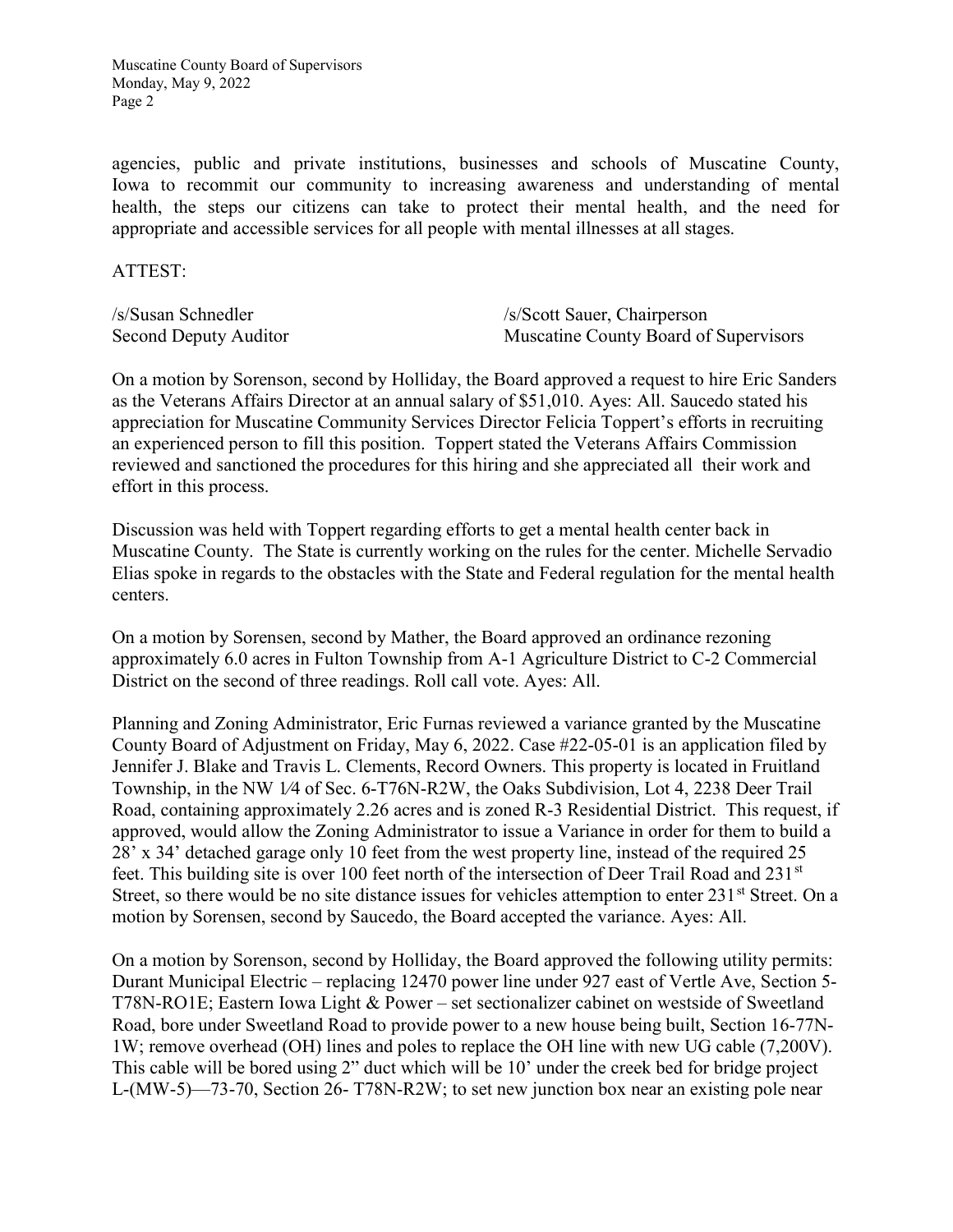1713 Lindle Ave bore 2" duct under the road, to the east, into the private property of 1713 Lindle Ave. The 2" duct will have our 7,200 V cable in it which will be to get our overhead lines that feed the power to both 1705 and 1713 Lindle Avenue, out of the private wooded Right of Way, Section 7-T77N-R2W Ayes: All.

County Engineer Keith White updated the Board on secondary road projects.

On a motion by Mather, second by Saucedo, the Board approved the minutes of the May 2, 2022 regular meeting. Ayes: All.

Correspondence:

- Holliday received a call in regard to rock pile located on Tipton Rd. He contacted County Engineers Office and this was taken care of immediately.
- Saucedo received a call from a resident thanking Keith White and his team and hearing their concerns in regards to the road conditions on 245<sup>th</sup> Street, Conesville, Iowa.

Committees and meetings:

- Holliday worked at the West Liberty Stock Car races at the Muscatine County Fairgrounds on May 7<sup>th</sup>, 2022.
- Saucedo attended a meeting with the US Army Corps of Engineers with Denise Bolat and Klinger Associates in regards to the Levee Improvement Project on May  $3<sup>rd</sup>$ , 2022.
- Saucedo attended a meeting with the Muscatine City Administrator Carol Webb in regards
	- to childcare providers and economic development growth on May  $5<sup>th</sup>$ , 2022.
- Saucedo attended a meeting with the Welding Advisory Committee on May  $6<sup>th</sup>$ , 2022.
- Sorenson attended meetings with the Emergency Management Admisistration Commission and E911 Service Board on May 5<sup>th</sup>, 2022.

On a motion by Sorensen, second by Mather the Board approved Resolution #05-09-22-01 Transferring Funds from the Rural Services Fund to the Secondary Roads Fund. Roll call vote: Ayes: All.

#### RESOLUTION # 05-09-22-01

## TRANSFERRING FUNDS FROM THE RURAL SERVICES FUND TO THE SECONDARY ROADS FUND

WHEREAS, it is desired to authorize the Auditor periodically to transfer sums from the Rural Services Fund to the Secondary Roads Fund; and

WHEREAS, said transfers must be in accordance with Sections 331.429 and 331.432 of the Code of Iowa.

NOW, THEREFORE, BE IT RESOLVED by the Muscatine County Board of Supervisors that the Auditor is authorized to transfer \$1,060,000 from the Rural Services Fund to the Secondary Roads Fund.